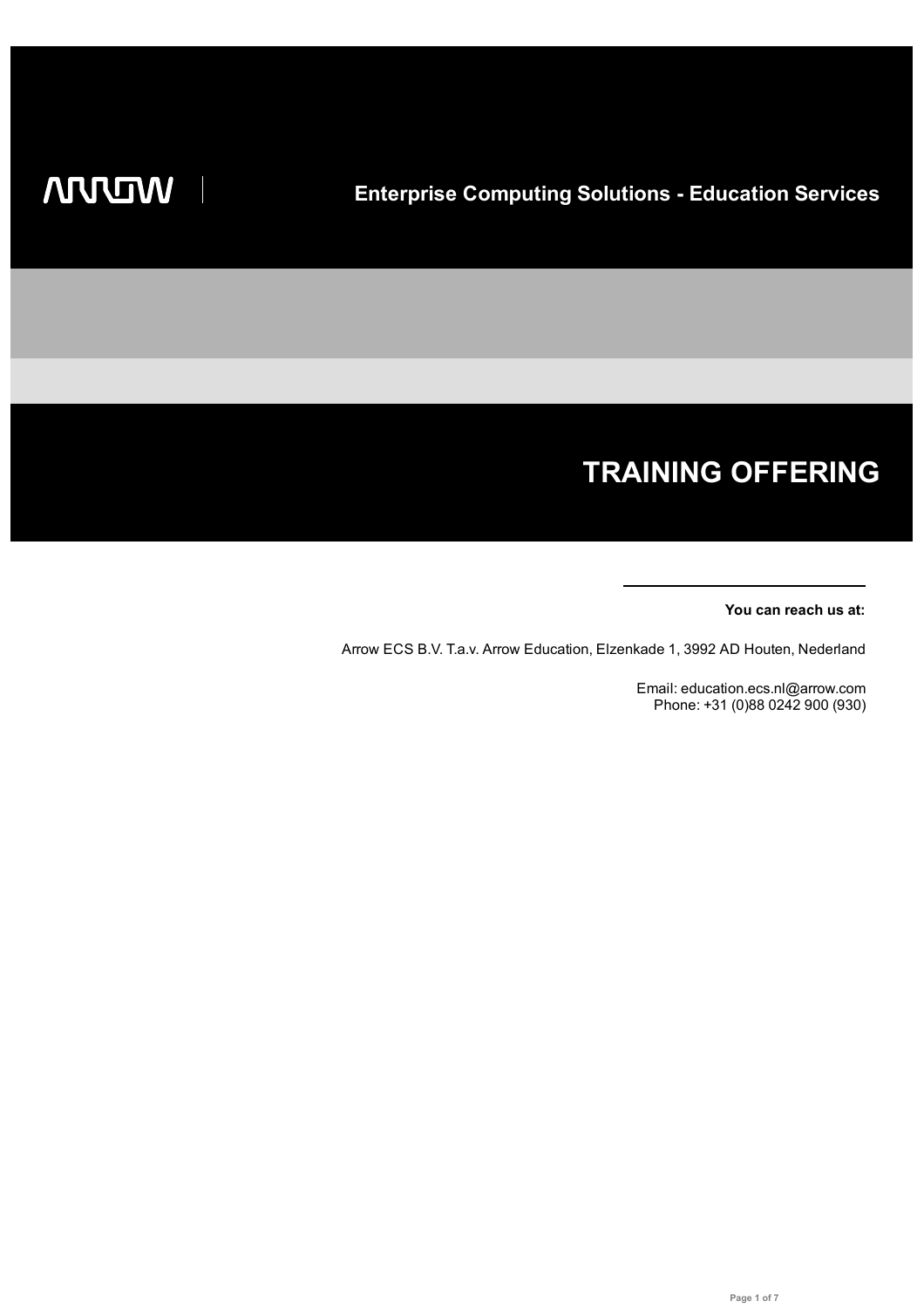**Designing and Implementing Microsoft DevOps** Microsoft **Solutions**

| <b>CODE:</b>  | <b>LENGTH:</b>     | <b>PRICE:</b> |
|---------------|--------------------|---------------|
| MCS AZ-400T00 | $5 \text{ day}(s)$ | €2.750.00     |

### **Description**

This course provides the knowledge and skills to design and implement DevOps processes and practices. Students will learn how to plan for DevOps, use source control, scale Git for an enterprise, consolidate artifacts, design a dependency management strategy, manage secrets, implement continuous integration, implement a container build strategy, design a release strategy, set up a release management workflow, implement a deployment pattern, and optimize feedback mechanisms

# **Objectives**

After completing this course, students will be able to:

- •Plan for the transformation with shared goals and timelines
- •Select a project and identify project metrics and KPIs
- •Create a team and agile organization structure
- •Describe the benefits of using Source Control
- •Migrate from TFVC to Git
- •Scale Git for Enterprise DevOps
- •Recommend artifact management tools and practices
- •Abstract common packages to enable sharing and reuse
- •Migrate and consolidate artifacts
- •Migrate and integrate source control measures
- •Manage application config and secrets
- •Develop a project quality strategy
- •Plan for secure development practices and compliance rules
- •Implement and manage build infrastructure
- •Explain why continuous integration matters
- •Implement continuous integration using Azure DevOps
- •Manage code quality including: technical debt, SonarCloud, and other tooling solutions
- •Manage security policies with open source, OWASP, and WhiteSource Bolt
- •Implement a container strategy including how containers are different from virtual machines and how microservices use containers
- •Implement containers using Docker
- •Inspect open source software packages for security and license compliance to align with corporate standards
- •Configure build pipeline to access package security and license rating
- •Configure secure access to package feeds
- •Inspect codebase to identify code dependencies that can be converted to packages
- •Identify and recommend standardized package types and versions across the solution
- •Refactor existing build pipelines to implement version strategy that publishes packages
- •Manage security and compliance
- •Differentiate between a release and a deployment
- •Define the components of a release pipeline
- •Explain things to consider when designing your release strategy
- •Classify a release versus a release process and outline how to control the quality of both
- •Describe the principle of release gates and how to deal with release notes and documentation
- •Explain deployment patterns, both in the traditional sense and in the modern sense
- Choose a release management tool
- •Explain the terminology used in Azure DevOps and other Release Management Tooling
- •Describe what a Build and Release task is, what it can do, and some available deployment tasks
- •Classify an Agent, Agent Queue, and Agent Pool
- •Explain why you sometimes need multiple release jobs in one release pipeline
- •Differentiate between multi-agent and multi-configuration release job
- •Use release variables and stage variables in your release pipeline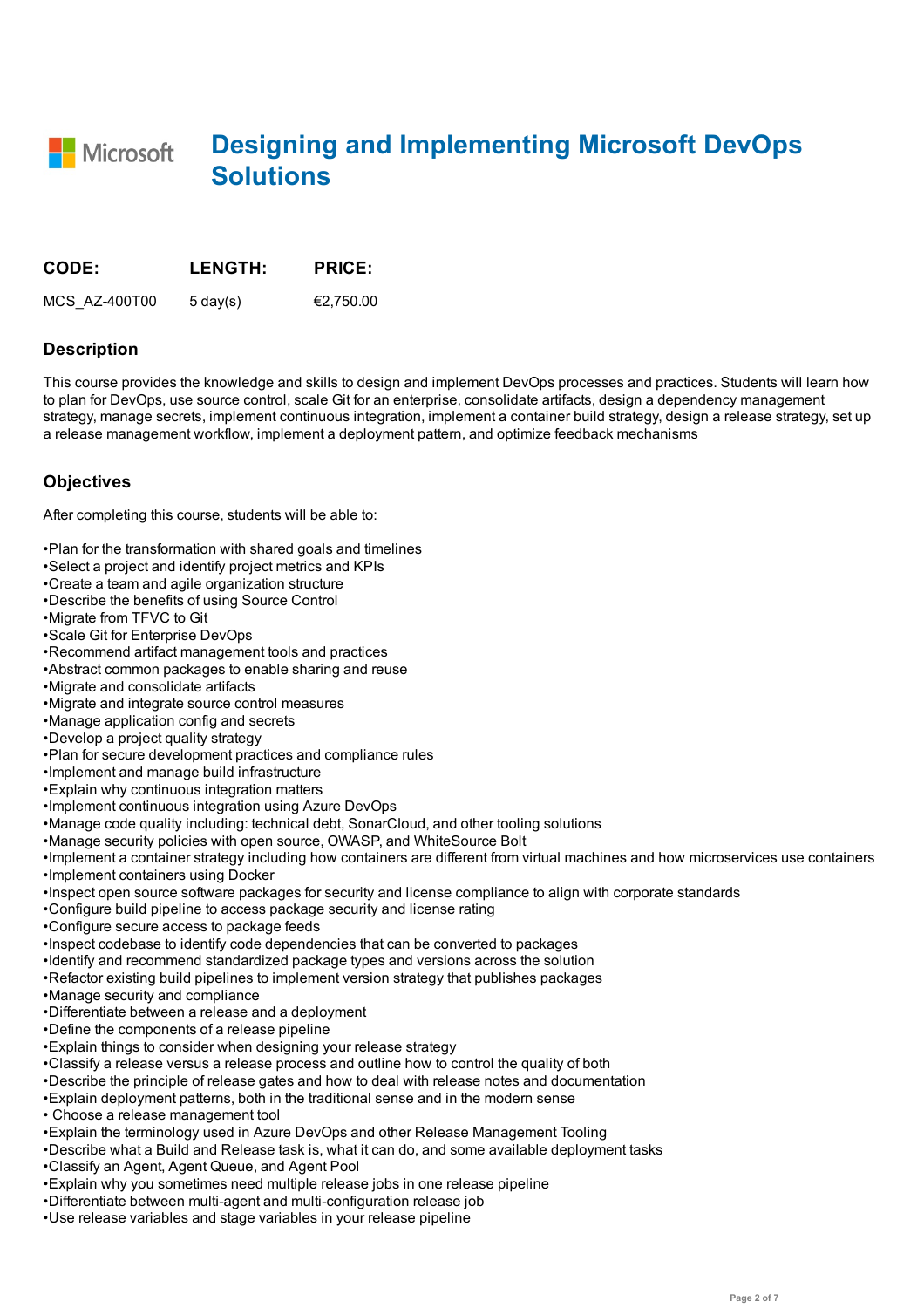- •Embed testing in the pipeline
- •List the different ways to inspect the health of your pipeline and release by using alerts, service hooks, and reports
- •Create a release gate
- •Describe deployment patterns
- •Implement Blue Green Deployment
- •Implement Canary Release
- •Implement Progressive Exposure Deployment
- •Configure crash report integration for client applications
- •Develop monitoring and status dashboards
- •Implement routing for client application crash report data
- •Implement tools to track system usage, feature usage, and flow
- •Integrate and configure ticketing systems with development team's work management
- •Implement a mobile DevOps strategy
- •Apply infrastructure and configuration as code principles.
- •Deploy and manage infrastructure using Microsoft automation technologies such as ARM templates, PowerShell, and Azure CLI
- •Describe deployment models and services that are available with Azure
- •Deploy and configure a Managed Kubernetes cluster

•Deploy and configure infrastructure using 3rd party tools and services with Azure, such as Chef, Puppet, Ansible, SaltStack, and **Terraform** 

- •Define an infrastructure and configuration strategy and appropriate toolset for a release pipeline and application infrastructure
- •Implement compliance and security in your application infrastructure
- •Design practices to measure end-user satisfaction
- •Design processes to capture and analyze user feedback from external sources
- •Design routing for client application crash report data
- •Recommend monitoring tools and technologies
- •Recommend system and feature usage tracking tools
- •Analyze alerts to establish a baseline
- •Analyze telemetry to establish a baseline
- •Perform live site reviews and capture feedback for system outages
- •Perform ongoing tuning to reduce meaningless or non-actionable alerts

# **Audience**

Students in this course are interested in implementing DevOps processes or in passing the Microsoft Azure DevOps Solutions certification exam.

# **Prerequisites**

Fundamental knowledge about Azure, version control, Agile software development, and core software development principles. It would be helpful to have experience in an organization that delivers software.

# **Programme**

- Lessons
- •Transformation Planning
- •Project Selection
- •Team Structures

Module 1: Planning for DevOps •Migrating to Azure DevOps Lab : Agile Planning and Portfolio Management with Azure Boards After completing this module, students will be able to:

- •Plan for the transformation with shared goals and timelines
- •Select a project and identify project metrics and KPIs
- •Create a team and agile organizational structure
- •Design a tool integration strategy
- •Design a license management strategy (e.g. VSTS users)
- •Design a strategy for end-to-end traceability from work items to working software
- •Design an authentication and access strategy
- •Design a strategy for integrating on-premises and cloud resources Module 2: Getting started with Source Control Lessons
- •What is Source Control
- •Benefits of Source Control
- •Types of Source Control Systems
- •Introduction to Azure Repos
- •Introduction to GitHub
- •Migrating from Team Foundation Version Control (TFVC) to Git in Azure Repos
- •Authenticating to Git in Azure Repos Lab : Version Controlling with Git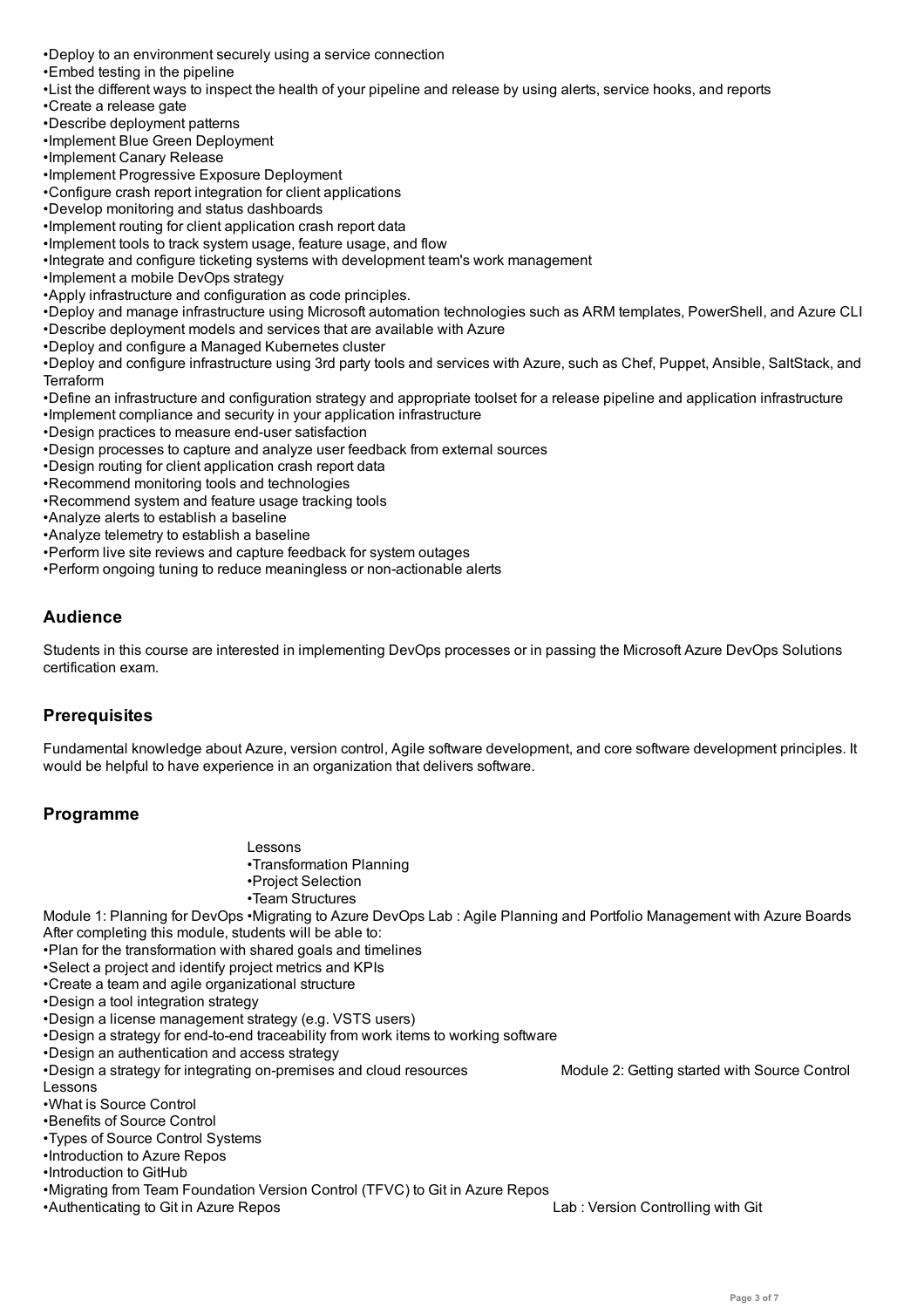After completing this module, students will be able to: •Describe the benefits of using Source Control

- •Describe Azure Repos and GitHub •Migrate from TFVC to Git Module 3: Scaling Git for enterprise DevOps
- Lessons
- •How to Structure your Git Repo
- •Git Branching Workflows
- •Collaborating with Pull Requests in Azure Repos
- •Why care about GitHooks
- 

•Fostering Inner Source Lab : Code Review with Pull Requests

After completing this module, students will be able to:

- •Explain how to structure Git repos
- •Describe Git branching workflows
- •Leverage pull requests for collaboration and code reviews
- •Leverage Git hooks for automation
- •Use git to foster inner source across the organization

Lessons

•Packaging Dependencies

# •Package Management

Module 4: Consolidating Artifacts & Designing a Dependency Management Strategy •Migrating and Consolidating Artifacts

After completing this module, students will be able to:

- •Recommend artifact management tools and practices
- •Abstract common packages to enable sharing and reuse
- •Migrate and consolidate artifacts

Lab : Updating Packages •Migrate and integrate source control measures

#### Lessons

- •The concept of pipelines in DevOps
- •Azure Pipelines
- •Evaluate use of Hosted vs Private Agents
- •Agent Pools
- •Pipelines and Concurrency
- •Azure DevOps and Open Source Projects (Public Projects)
- •Azure Pipelines YAML vs Visual Designer
- •Continuous Integration Overview
- •Implementing a Build Strategy
- •Integration with Azure Pipelines
- •Integrate External Source Control with Azure Pipelines
- •Set Up Private Agents

Module 5: Implementing Continuous Integration with Azure Pipelines •Analyze and Integrate Docker Multi-Stage Builds Lab : Enabling Continuous Integration with Azure Pipelines Lab : Integrating External Source Control with Azure Pipelines Lab : Integrate Jenkins with Azure Pipelines Lab : Deploying a Multi-Container Application

After completing this module, students will be able to: • Implement and manage build infrastructure

• Explain why continuous integration matters • Implement continuous integration using Azure DevOps

- Lessons
- •Introduction to Security
- •Implement secure and compliant development process
- •Rethinking application config data
- •Manage secrets, tokens, and certificates

Module 6: Managing Application Config and Secrets •Implement tools for managing security and compliance in a pipeline

After completing this module, students will be able to:

Lab : Integrating Azure Key Vault with Azure DevOps • Manage application config and secrets

## Lessons

#### •Managing Code Quality

Module 7: Managing Code Quality and Security Policies •Managing Security Policies Lab : Managing Technical Debt with Azure DevOps and SonarCloud

After completing this module, students will be able to:

•Manage code quality including: technical debt SonarCloud, and other tooling solutions

•Manage security policies with open source and OWASP

Lessons

Module 8: Implementing a Container Build Strategy •Implementing a Container Build Strategy Lab : Modernizing Existing ASP.NET Apps with Azure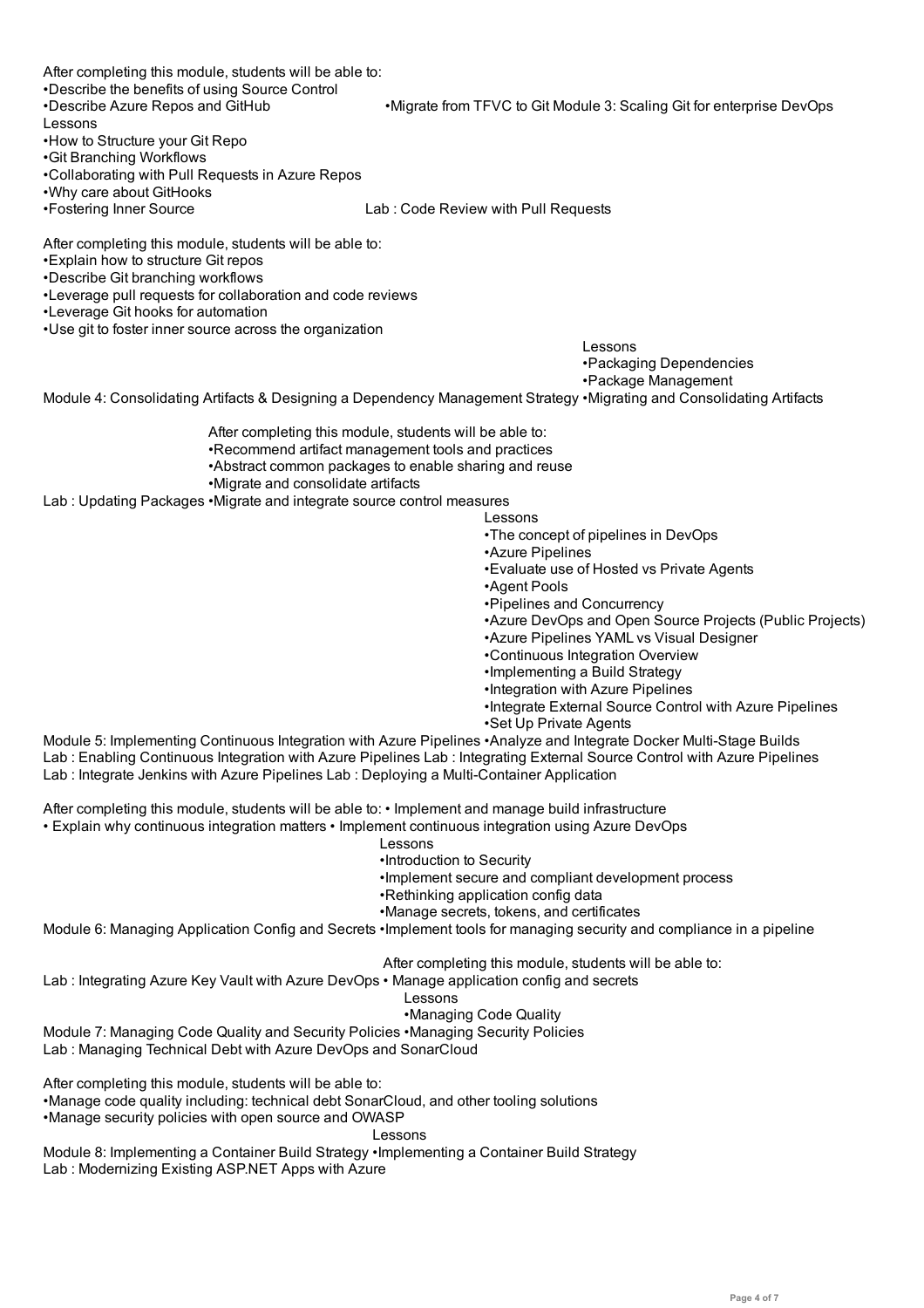After completing this module, students will be able to: •Implement a container strategy including how containers are different from virtual machines and how microservices use containers •Implement containers using Docker

- Lessons
- •Package security
- •Open source software
- •Integrating license and vulnerability scans

Module 9: Manage Artifact versioning, security & compliance •Implement a versioning strategy (git version) Lab : Manage Open Source Security and License with WhiteSource

After completing this module, students will be able to:

- •Inspect open source software packages for security and license compliance to align with corporate standards
- •Configure build pipeline to access package security and license rating
- •Configure secure access to package feeds
- •Inspect codebase to identify code dependencies that can be converted to packages
- •Identify and recommend standardized package types and versions across the solution
- •Refactor existing build pipelines to implement version strategy that publishes packages
- •Manage security and compliance

## Lessons

- •Introduction to Continuous Delivery
- •Release strategy recommendations
- •Building a High-Quality Release pipeline
- •Choosing a deployment pattern

Module 10: Design a Release Strategy •Choosing the right release management tool

After completing this module, students will be able to:

- •Differentiate between a release and a deployment
- •Define the components of a release pipeline
- •Explain things to consider when designing your release strategy
- •Classify a release versus a release process and outline how to control the quality of both
- •Describe the principle of release gates and how to deal with release notes and documentation
- •Explain deployment patterns, both in the traditional sense and in the modern sense

•Choose a release management tool

- Lessons
	- •Create a Release Pipeline
- •Provision and Configure Environments
- •Manage and Modularize Tasks and Templates
- •Integrate Secrets with the release pipeline
- •Configure Automated Integration and Functional Test Automation
- Module 11: Set up a Release Management Workflow •Automate Inspection of Health
- Lab : Configuring Pipelines as Code with YAML Lab : Setting up secrets in the pipeline with Azure Key vault
- Lab : Setting up and Running Functional Tests Lab : Using Azure Monitor as release gate Lab : Creating a release Dashboard

After completing this module, students will be able to:

- •Explain the terminology used in Azure DevOps and other Release Management Tooling
- •Describe what a Build and Release task is, what it can do, and some available deployment tasks
- •Classify an Agent, Agent Queue, and Agent Pool
- •Explain why you sometimes need multiple release jobs in one release pipeline
- •Differentiate between multi-agent and multi-configuration release job
- •Use release variables and stage variables in your release pipeline
- •Deploy to an environment securely using a service connection
- •Embed testing in the pipeline
- •List the different ways to inspect the health of your pipeline and release by using alerts, service hooks, and reports
- •Create a release gate

#### Lessons

- •Introduction to Deployment Patterns
- •Implement Blue Green Deployment
- •Feature Toggles
- •Canary Releases
- •Dark Launching
- •AB Testing

Module 12: Implement an appropriate deployment pattern •Progressive Exposure Deployment

After completing this module, students will be able to:

- •Describe deployment patterns
- •Implement Blue Green Deployment
- •Implement Canary Release

Lab : Feature Flag Management with LaunchDarkly and Azure DevOps •Implement Progressive Exposure Deployment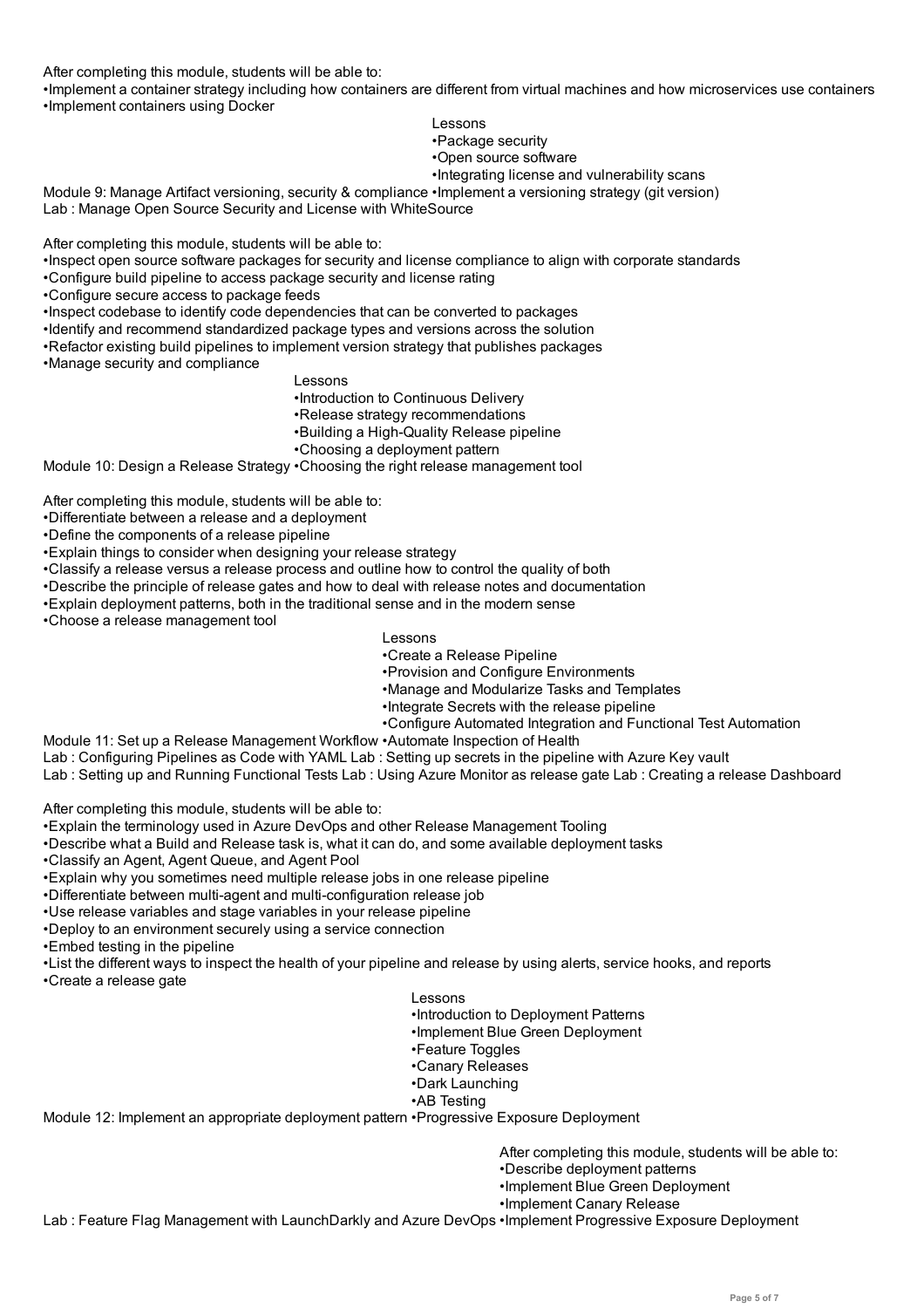Module 13: Implement process for routing system feedback to development teams Lessons

- •Implement Tools to Track System Usage, Feature Usage, and Flow
- •Implement Routing for Mobile Application Crash Report Data
- •Develop Monitoring and Status Dashboards
- 
- •Integrate and Configure Ticketing Systems Lab : Monitoring Application Performance

After completing this module, students will be able to:

- •Configure crash report integration for client applications
- •Develop monitoring and status dashboards
- •Implement routing for client application crash report data
- •Implement tools to track system usage, feature usage, and flow
- •Integrate and configure ticketing systems with development team's work management
	- Lessons
	- •Introduction to Mobile DevOps
	- •Introduction to Visual Studio App Center
	- •Manage mobile target device sets and distribution groups
	- •Manage target UI test device sets
	- •Provision tester devices for deployment

Module 14: Implement a mobile DevOps strategy •Create public and private distribution groups

After completing this module, students will be able to:

•Implement a mobile DevOps strategy Module 15: Infrastructure and Configuration Azure Tools

Lessons

- •Infrastructure as Code and Configuration Management
- •Create Azure Resources using ARM Templates
- •Create Azure Resources using Azure CLI
- •Create Azure Resources by using Azure PowerShell
- •Desired State Configuration (DSC)
- •Azure Automation with DevOps
- 

•Additional Automation Tools Lab : Azure Deployments using Resource Manager Templates

After completing this module, students will be able to:

•Apply infrastructure and configuration as code principles

- •Deploy and manage infrastructure using Microsoft automation technologies such as ARM templates, PowerShell, and Azure CLI
	- Lessons
		- •Deployment Modules and Options
			- •Azure Infrastructure-as-a-Service (IaaS) Services
		- •Azure Platform-as-a-Service (PaaS) services
		- •Serverless and HPC Computer Services

Module 16: Azure Deployment Models and Services •Azure Service Fabric

After completing this module, students will be able to:

Lab : Azure Automation - IaaS or PaaS deployment •Describe deployment models and services that are available with Azure

Lessons

Module 17: Create and Manage Kubernetes Service Infrastructure •Azure Kubernetes Service

Lab : Deploying a multi-container application to Azure Kubernetes Service •Deploy and configure a Managed Kubernetes cluster After completing this module, students will be able to:

- Lessons
- •Chef

•Puppet

•Ansible

Module 18: Third Party Infrastructure as Code Tools available with Azure •Terraform Lab : Infrastructure as Code Lab : Automating Your Infrastructure Deployments in the Cloud with Terraform and Azure Pipelines

After completing this module, students will be able to:

•Deploy and configure infrastructure using 3rd party tools and services with Azure, such as Chef, Puppet, Ansible, SaltStack, and **Terraform** 

Lessons

•Security and Compliance Principles with DevOps

Module 19: Implement Compliance and Security in your Infrastructure •Azure security Center Lab : Implement Security and Compliance in an Azure DevOps Pipeline

After completing this module, students will be able to:

•Define an infrastructure and configuration strategy and appropriate toolset for a release pipeline and application infrastructure •Implement compliance and security in your application infrastructure